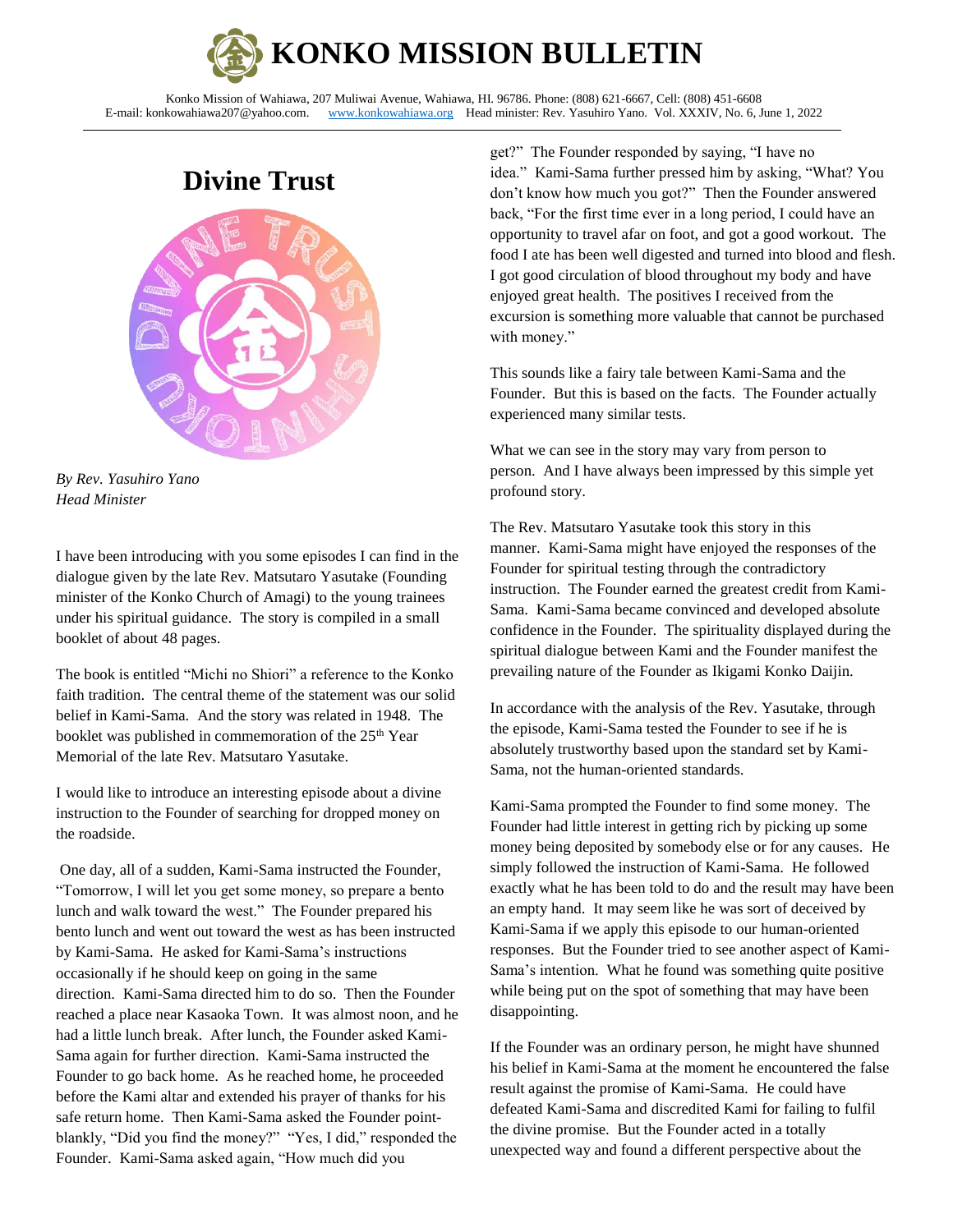development involving the contradictory episode. He didn't complain for not getting money, instead, he thanked Kami-Sama for the blessings of good health that resulted from the excursion. The Founder was able to see things in a completely different and positive outlook in the situation.

The greatest blessing the Founder enjoyed from this confusing episode was Kami-Sama's ultimate acceptance and confidence of the Founder. The Founder manifested the true character being qualified to act as Ikigami Konko Daijin, the ultimate medium through whom Kami-Sama can help people.

To practice faith is to build relationships with Kami-Sama. It is not somebody, but each one of us is to develop a relationship with Kami-Sama.

Konko-Sama often imparted, "Kami dislikes self-conceit" and added "Even I can be dismissed at anytime if my heart is wrong." "Once Kami-Sama dismisses you, you cannot do anything, even picking up spilled food. It will be the end of your life". (II Sato Norio 11)

It is interesting that the Founder was mindful of his own human nature despite he had earned the ultimate confidence from Kami-Sama. He stated, "Kami dislikes self-conceit." And added, "Even I can be dismissed at anytime if my heart is wrong" (II Sato Norio 11-2).

# **Konko-Sama Said**

Everyone is now able to receive the blessings of Tenchi Kane No Kami because Konko Daijin received divine blessings first. If there is one true believer in a family, then all of the family members will become believers. If there is one family in a village who truly believes in this faith, all of the villagers will begin to receive divine blessings. Practicing faith is like one seed becoming ten thousand. Therefore, those who initiate faith should sow a good seed. If the seed is bad, it will be a bad start, and it will be difficult to raise no matter how hard you try. (III Jinkyukyogoroku 37)

## **Honoring the Mitama Spirits**

### **June**

Kōji Hiramoto 6/1/2018 Nancie Chieno Ooyama 6/3/2013 Katherine Sumiko Araki 6/5/2013 Florence Tamaribuchi 6/10/1997 Clara Kimiko Hiromasa 6/10/2014 Edith Suzuyo Noguchi 6/14/2014 Matsu Suzuki 6/2008



*If you wish to have a name added to the church Mitama listing or removed, please contact Rev. Yasuhiro Yano.*

# **Bulletin Board**

### **Church Services for June 2022**

- 1 Wed -Monthly Svc for Tenchi Kane No Kami (7:30 pm)
- 5 Sun -Sunday Service (9 am)
- 10 Fri -Funeral Service for the Late Ms. Alyce Yamamoto
- 11 Sat -KMH BBQ and Beach Cleanup, Haleiwa (10 am)
- 12 Sun -Monthly Service for Ikigami Konko Daijin (9 am)
- 19 Sun -Monthly Memorial Service (9 am)
- 26 Sun -Sunday Service (9 am)

# **July 2022**

- -Monthly Svc for Tenchi Kane No Kami (7:30 pm)
- 3 Sun -Garage Sale (9 am to 2 pm)
- 9 Sat -KMH ZOOM Gathering 2022 (1:30 pm to 3:00 pm)

#### **Konko Missions in Hawaii**

●The Community Engagement and Outreach Committee initiated the bi-monthly KMH Kyoten study group via Zoom. The main reference book will be "Voice of the Universe." Please join the study session and deepen your understanding about the messages of the Founder.

- -June 8 (Wed at 5 pm)
- -June 22 (Wed at 5 pm)
- ●KMH MWSS hosted by Wailuku Church (9:30 am to 12)
- ●HCRP Mtg @Palolo Kwannonji Temple June 13 (1:30 pm) ●KMH Minister's Gathering on ZOOM Sat, July 2 (2-4 pm)
- Guest speaker: Rev. Masayuki Takahashi
- ●Community Engagement and Outreach Committee meeting will be held on Fri, June 24 at 3 pm (ZOOM)
- ●Wahiawa Gen. Hospital SNF volunteer June 24 (10 am)
- ●Ehimemaru Mikan tree maintenance Sat, June 25 (9 am)

## **The Life of the Founder** 金光教祖の生涯 瀬戸三喜雄 金光教学研究所 紀要別 冊教学叢書 **2**

The following is an English translation of a book titled, "Konko Kyoso no Shougai" or "The Life of the Founder Konko Daijin" authored by the Rev. Mikio Seto, and was published by Konkokyo Theological Research Center. The publication was made in 1980. There are many biographies about the life of the Founder Konko Daijin. I would like to introduce this article for your reference in your pursuit of faith. An English translation was provided by Rev. Yasuhiro Yano. (No.18 page 56, 59)

### **The Innermost work of the heart clarified later on**

Bunji tried to live a superior way of life compared to anyone in the community, however he was still not satisfied. Anyone may have deeply embedded issues that could be obstacles in getting fulfilled in life. But that situation of difficulties in life could have contributed in shaping Bunji's personal character and his belief in faith. We should be aware that those factors contributing for shaping Bunji's personal character or shaping his spiritual pursuit could be identified later in life when he looked back at his own life.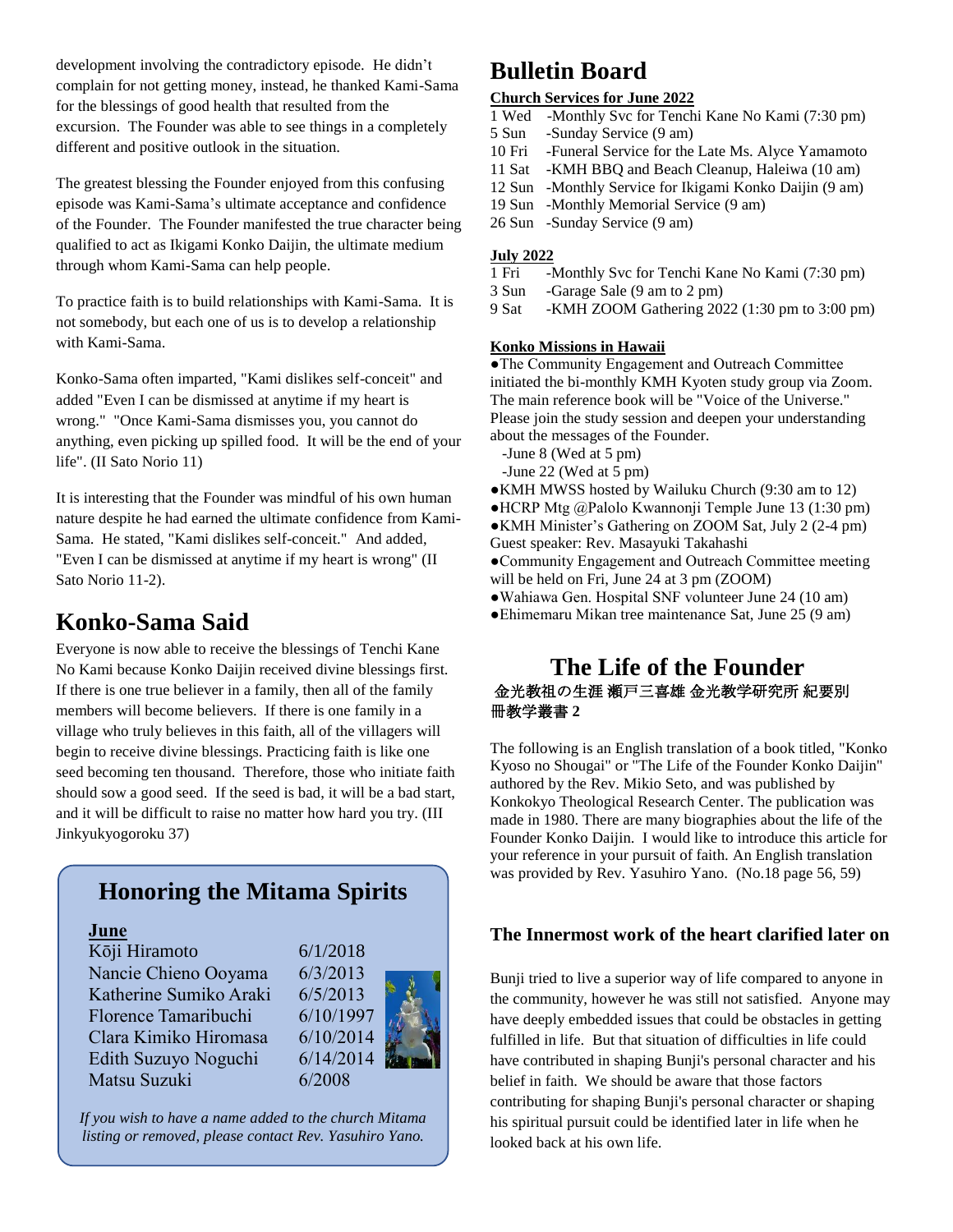Bunji had his own distinctive inner heart that was shaped by his birth and the circumstances he lived. At the moment of birth, some vital elements for life have already been decided, such as what historical moment, at what country, the birth parents, sex, physical features and so forth. As for Bunji, he was born as a second son of a poor famer under the age of feudalistic discriminatory society. These factors could have affected him negatively. He could not change this condition he was born under.

But because of the given condition as a farmer in that feudalistic era, he could have developed his own unique way of thinking. For example, he stated, "I feel sorry for 'Otento-Sama' (or the Sun) which works day and night without resting." That remark showed his way of life in which he lived along under the blessing of Heaven and Earth. Bunji earned his diligence and pursed his fulfillment in life based on the fact that he was a son of a poor famer and as an adopted son. Bunji developed his character that contributed to go against discriminations in the society because he had to deal with discrimination in the village community. It could be totally up to each individual what to get and how to survive in any given circumstance. The issues pertaining to a given living condition can hardly be treated onesidedly. But it can be said that seemingly negative factors in a given living condition does not necessarily decide a negative fate for the rest of one's life.

Another factor of Bunji's life up to adulthood was his poor health. He was physically weak and experienced illnesses from time to time. Because of his weak physical condition in his childhood, Bunji might have developed a strong wish to get healthy. He might have been discouraged about his poor health. On the other hand, because of his weak physical condition, his attention was directed in pursuit of faith and motivated him to appreciate blessings of kami and buddha. Being physically poor and prone to getting sick was the given condition for him. In Bunji's case, because of that given condition of negativity, he managed to develop his own heart to deal with the reality of physical weakness. He learned to appreciate the blessings of Heaven and Earth beyond his conscious effort.

In addition, Bunji had to deal with the inevitable nature of human selfishness, greed and temptation. The resulting feelings of regret is always accompanied with selfishness and greed temptation. As has been discussed in previous sections of this book, Bunji had a bitter experience of losing money by gambling in his childhood amongst the youth community in the village. It was told that Bunji had episodes of striking his own children because of his anger (a story of Kura Fujii). When Bunji built the main house, he could not accept the initial decision made by the specialist of the Days and Directions that said the building should not proceed. He asked the specialist to recheck the Days and Directions to accommodate Bunji's initial schedule for the building. The regrets Bunji experienced after these encounters

were yielded within his own heart. Those negative encounters could have influenced his relationships with others and provided opportunities to look into his own heart.

Bunji noticed some emergence in his heart. As he dealt with many negative encounters one after another. He kept the feeling of that constant frustration while encountering deaths in the family one after another on the same day in the consecutive years. He tried to abide by the rules of the Days and Directions and devoted in his prayers at the shrines and temples. The feeling of frustration and futility he had been constantly experiencing brewed something inside of his heart. That something emerging was the innermost work in his heart that wanted to identify a true way of life. The more challenges he experienced, he felt a greater emergence of the innermost work of his heart.

He sensed an identity of a bit of an apparent true way of life soon. The only overwhelming thought for him was the feeling of he could have committed some irreverence and offence against Konjin through encountering deaths in the family one after another. Through the dealings with the unfortunate encounters, he could sense that he would have committed some irreverence against Konjin somehow. He could not identify any concrete episodes of irreverence, but as times pass he just could not suppress that emerging innermost thoughts. The fact Bunji felt fear in committing irreverence and offenses against Konjin revealed a very vital meaning for him.

As Bunji lived past his 30s and moving onto his 40s, he was convinced that he could not find a way to live in line with the heart of Konjin and other kamis no matter how much he extended his prayers in aspirations, apologies, appreciation and follow the Days and Directions. Bunji learned that there were some limitations of human-oriented knowledge, and acknowledged he was just a man of primal ignorance, and were prone to commit irreverence and offenses against Kami.

## **"Lack of Faith"**

*By Rev. Yasuhiro Yano Head Minister*

Recently, we held a bi-monthly Kyoten Study Session on Zoom. At that session, a topic, ''Shinjin ga tarinai" or lacking in faith was voiced in the group. Nowadays, I have not heard of that expression of "Shinjin ga tarinai" in Hawaii. Usually, the expression is used as a hesitation when asked to introduce others to the church. Usually they say "I do not have enough confidence to invite other people to church or to the Konko faith because I may be lacking in faith myself." That is an ordinary